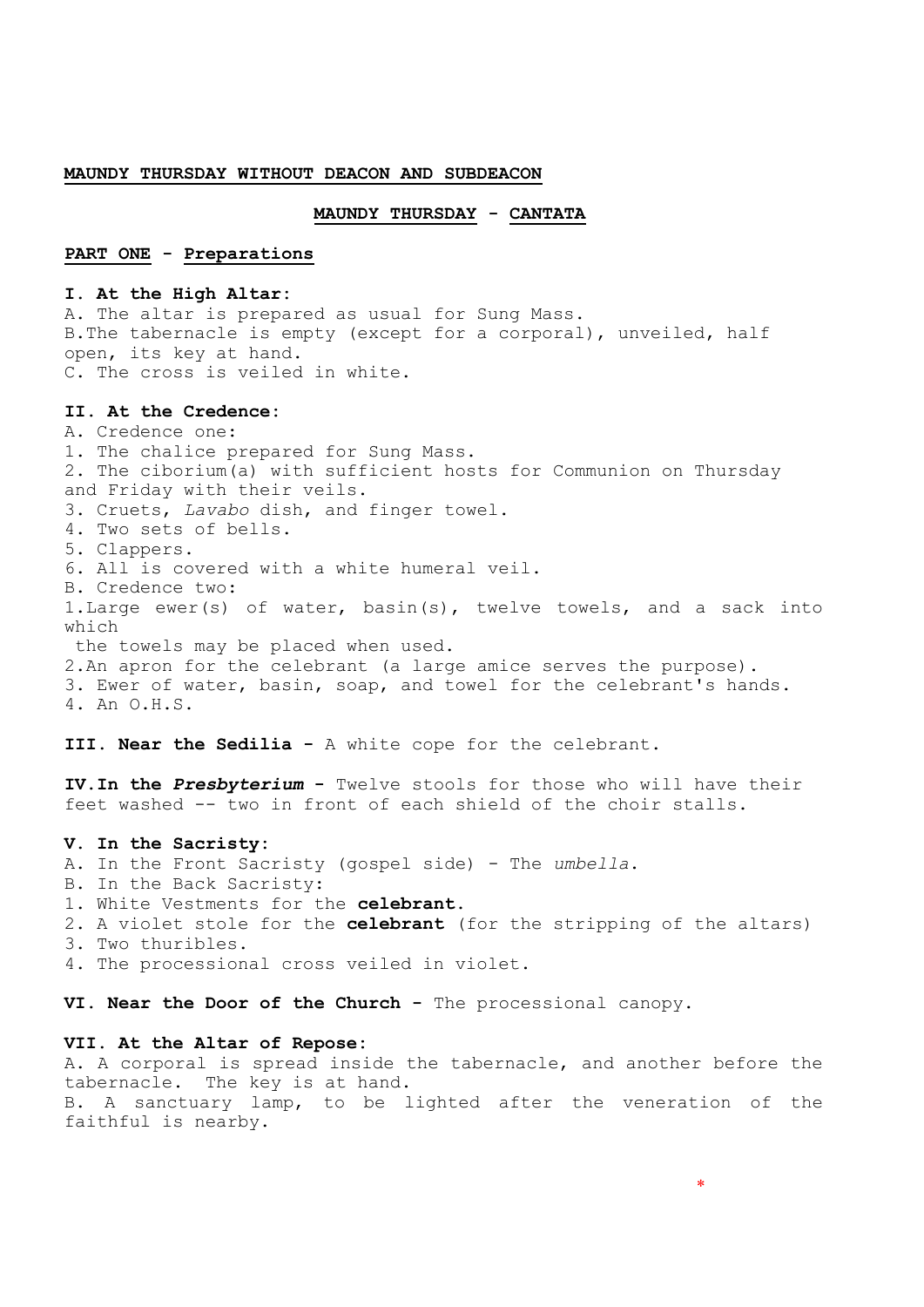C. There must be at least four wax candles.

# **VIII. At the Place of Reservation:**

A. **N.B.** This is for hosts consecrated previously to the *Missa in Cena Domini*,

or for extra hosts to be distributed on Good Friday, as only one ciborium is kept at the altar of repose.

B. A corporal is spread within the tabernacle as well as before it. The key is at hand.

C. Two candles are prepared.

D. A sanctuary lamp is kept burning as long as the *Sanctissimum* is present.

**N.B.** The clergy should have candles before the ceremony begins.

**N.B.** The **lustral water** is removed from the stoups after the service. Some **must be kept** for the blessing of the fire on Holy Saturday. .PA

# **PART TWO - The Ceremony**

#### **I. The Beginning of Mass:**

A. The psalm *Judica me* is omitted (Passiontide).

B. The church bells are rung, throughout the entire singing of the *Gloria*. The **acolytes** ring small bells throughout the entire recitation of the *Gloria*. The organ is played.

### **II. The Mandatum:**

A. This takes place after the sermon.

B. At the sedilia the **celebrant** removes the chasuble and maniple and dons the apron brought by **AC1**.

C.Meanwhile, **MC2** conducts the twelve men who will have their feet washed to their places. When arriving at their places they genuflect towards the altar and bow to the **celebrant**. They then sit at a signal from **MC2**.

D.**AC1** gets the ewer of water, **AC2** the basin, and **MC1** the towels. **MC2** takes the sack for the towels.

E. The **celebrant** and **servers** go to the first man (i.e. the one nearest the altar on the epistle side) and arrange themselves as in the diagram below:

| <b>MAN</b>     |  |
|----------------|--|
| <b>SITTING</b> |  |
|                |  |

 $\overline{\phantom{a}}$  , where  $\overline{\phantom{a}}$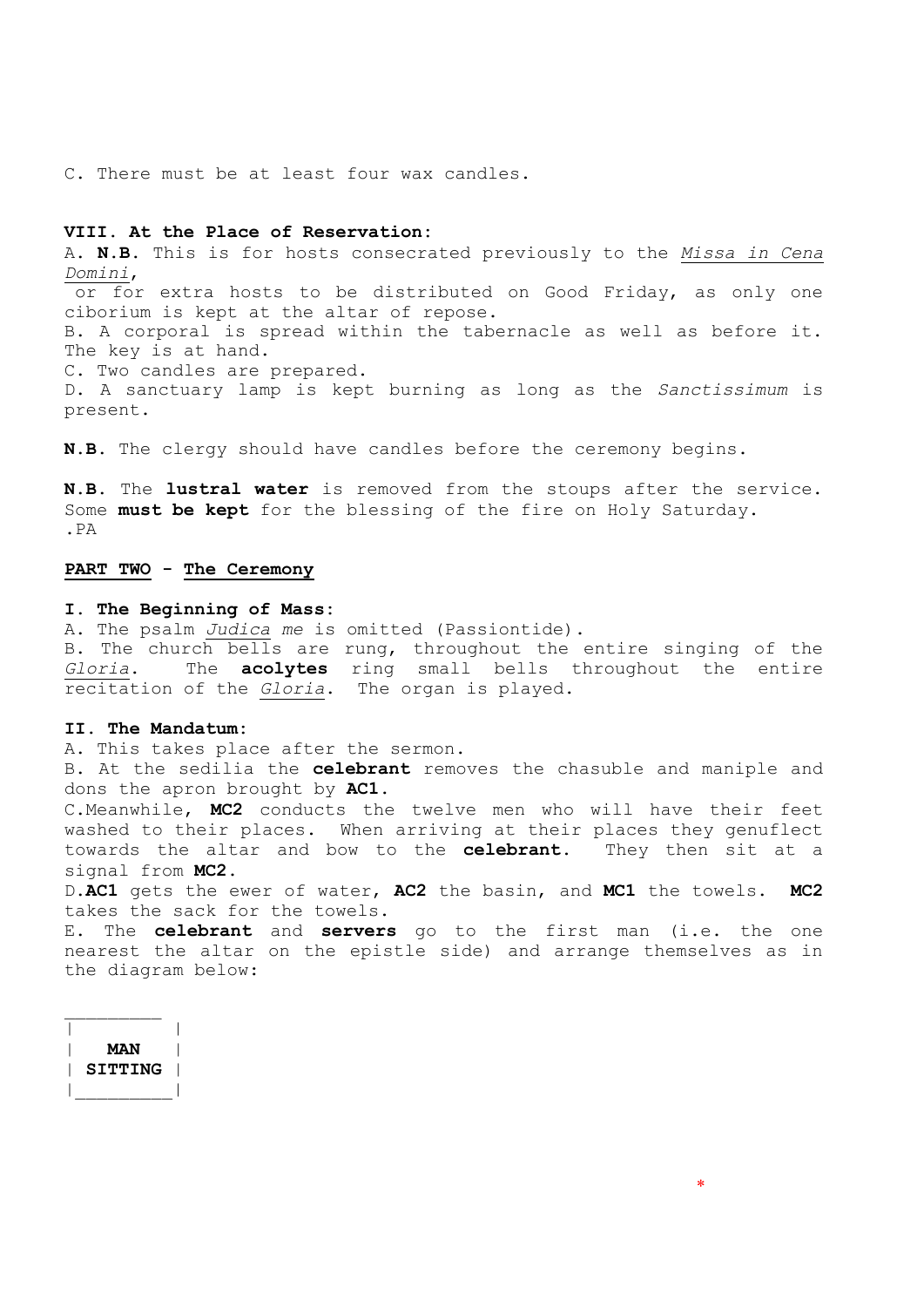F.**MC1** hands the towels to the **celebrant** when needed. **Mc2** takes the used towels and places them in the sack.

G. As the **celebrant** approaches each man the latter removes his right shoe and sock. The man replaces them when his foot has been dried.

H. **Mc2** raises the man's foot. **AC2** puts the basin beneath it.

I. **AC1** (or the **celebrant**) pours a little water over the foot. The **celebrant** washes the foot a little with his right hand and then dries it with a towel handed him by **MC1**.

J. When the washing has been completed, the **celebrant** reverences the altar and goes to the epistle side of the sanctuary.

K. *In plano* the **celebrant** -- assisted by the **acolytes** -- washes his hands and then removes his apron.

L. At the sedilia, he reassumes his maniple and chasuble.

M. The **celebrant** and **MC1**, having reverenced the altar, go up to the predella and face out toward the nave.

N.**AC1** brings the O.H.S. and stands before them on the first step below the predella.

O. The **celebrant** sings *Pater Noster*, the versicles, and the prayer.

P. After the prayer **MC2** conducts the men in genuflecting, bowing to the **celebrant**, and returning to their places.

Q. The Offertory follows. The *Credo* is not said.

#### **III. The Continuation of Mass:**

A. The clappers are used where the bells would normally be rung.

B. The *Communicantes*, *Hanc igitur*, and *Qui pridie* are proper.

C. The reply to the third *Agnus Dei* is *Miserere nobis*.

D. The first prayer after *Agnus Dei*, *Domine Jesu*, is omitted.

E. After Communion the ciborium is left on the corporal, and Mass is finished with the ceremonies of Mass *coram Sanctissimo*. The **torchbearers** remain in the sanctuary with their torches.

**N.B.** If there are extra ciboria, they may be at once removed to the place of reservation, if there is an **extra priest** or **deacon** to do this. Otherwise, they are put into the tabernacle and removed before the stripping of the altars.

F. The **acolytes** light the candles of the clergy after having transferred the missal and veil.

G. *Benedicamus Domino* is sung instead if the *Ite*.

H. The **celebrant** recites *Placeat* and kisses the altar, but the blessing and last Gospel are omitted.

# **IV. Reposition of the** *Sanctissimum***:**

A. The **celebrant** and **MC's** make a double genuflection at the foot of the altar and go to the sedilia.

B. There the **celebrant** removes his maniple and exchanges his chasuble for a white cope.

C. The **second thurifer** begins processing in during the *Placeat*. As he enters the sanctuary he is joined by the **boat-bearer** and the **first thurifer** at the foot of the altar. The three make a double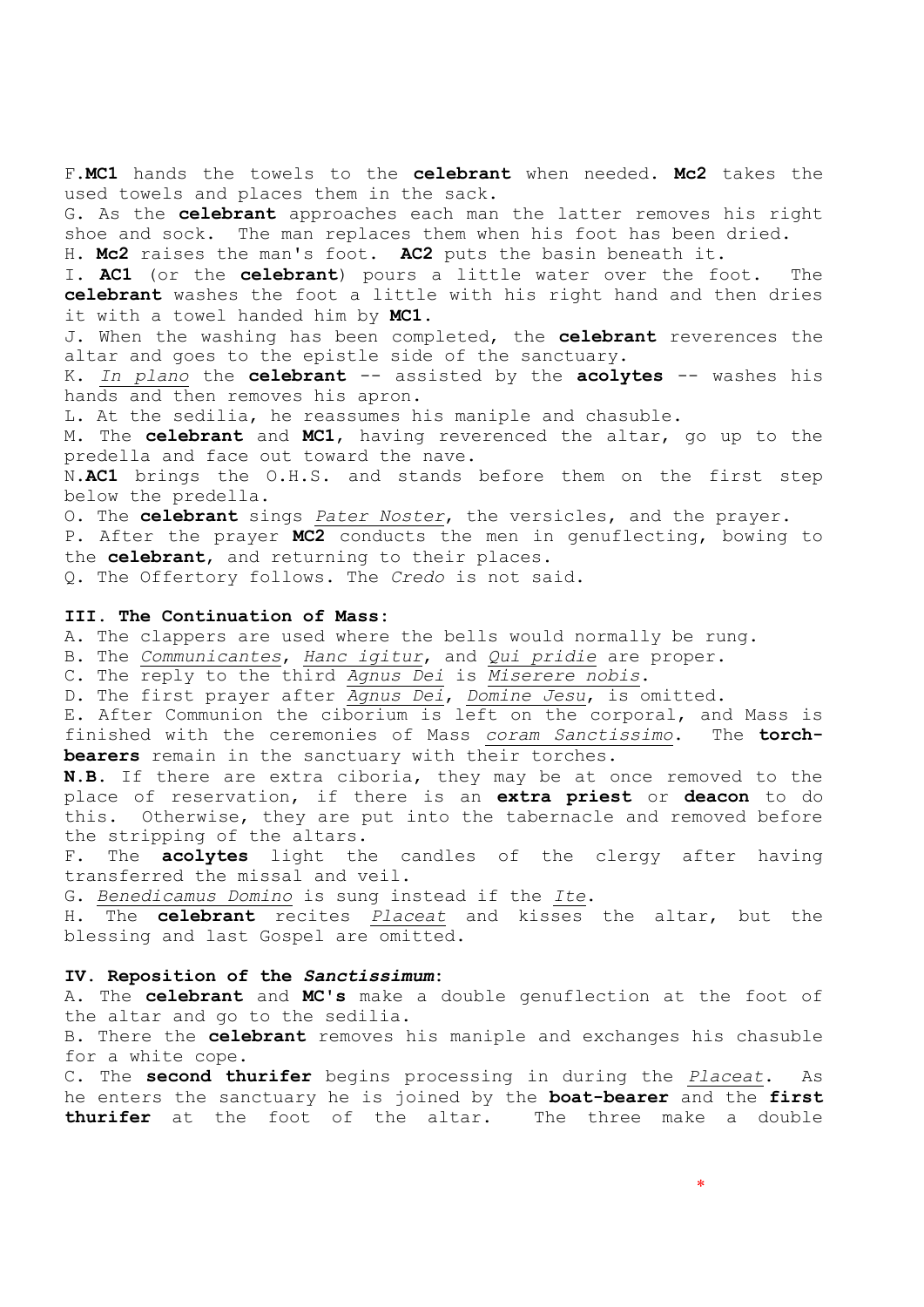genuflection and go to the place the thurifer normally occupies at benediction. **N.B.** This movement must not interfere with the **celebrant** going to the sedilia. D. **N.B.** The **crossbearer** comes to the sanctuary as the **celebrant** is vesting at the sedilia. E. The **acolytes** with their candles meet the **cross-bearer** bearing the processional cross in the middle of the sanctuary rather toward the entrance thereof. They stand there facing the altar. F. The **canopy bearers** now go to the entrance of the church and prepare the canopy. G. When all is arranged the **celebrant** comes before the altar, genuflects *in plano*, and kneels on the lowest step for a brief prayer in silence. H. The **celebrant** then rises and imposes incense on both thuribles beginning with that of the **second thurifer**. He then incenses the *Sanctissimum* with that of the **first thurifer**. I. He then receives the humeral veil from **MC1** and goes up to the predella and genuflects there. J. He takes the ciborium and arranges the humeral veil around it. K. The **celebrant** faces the people. The order of the procession is as in the diagram below: L.**MC2** carries the *umbella* over the **celebrant**'s head until they reach the canopy. M. **MC1** uses the clappers throughout the procession. N. The **clergy** walk two by two behind the **acolytes** -- making a double genuflection before leaving -- each carrying a lighted candle in the outside hand. **IV. At the Altar of Repose:** A. Upon arrival at the altar of repose all arrange themselves as at benediction. B. The **celebrant** places the ciborium on the corporal before the tabernacle. The **sacred ministers** then genuflect and kneel on the lowest step. C. **MC1** removes the humeral veil. D. The **celebrant** puts incense into the **first thurifer's** thurible and incenses the *Sanctissimum*. Meanwhile *Tantum Ergo* is sung. E. He then puts the ciborium into the tabernacle -- genuflecting before and after -- closes and locks the door. He folds the corporal and puts it in the burse. F. When the tabernacle door closes the **clergy** extinguish their candles, and the **torch-bearers** their torches. G. At the signal of **MC1** all rise and make a double genuflection. H. **MC2** leads the **clergy** back to choir. I. The **acolytes**, **torch-bearers**, etc. then return to the sacristy with the **celebrant**.

\*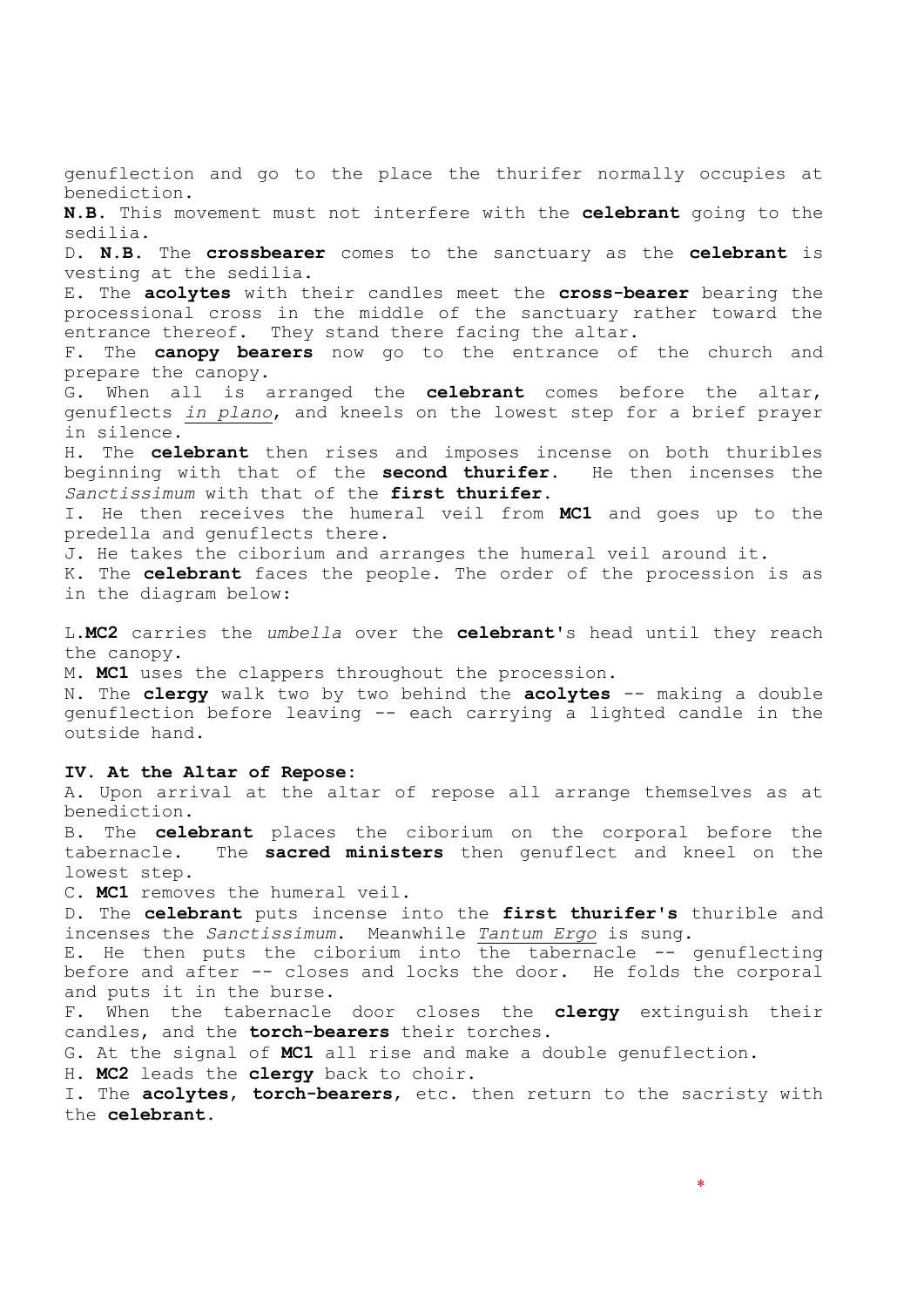J. Any extra ciboria should now be taken from the high altar to the place of reservation. The candles at the high altar are then extinguished.

K. In the sacristy the **celebrant** lays aside the white vestments and dons a violet stole.

#### **V. The Stripping of the Altars:**

A. The **celebrant**, preceded by **MC2**, the **acolytes**, (some **extra servers**, if necessary) and **MC1**, goes to the high altar and reverences it with a bow. B. **MC2** brings an O.H.S. before the **celebrant** who stands facing the altar. C. The **celebrant** says the antiphon *Dividunt* and the opening words of Psalm 21. D. The **clergy** (seated) continue the psalm until the stripping is ended. E. The **celebrant** goes up to the altar and carries out the stripping assisted by the **servers**. F. Everything is removed except the cross and the candlesticks. G. After the high altar all the other altars are stripped beginning with the one nearest the high altar on the gospel side. H. After all altars are stripped the **celebrant** returns to the foot of the high altar and there he repeats the antiphon, **MC2** holding the book. I. All then reverence the cross and depart. J. **Recited** Compline follows. Use the *Diurnale* rather than the *Liber Usualis*.

# **VI. Adoration of the** *Sanctissimum***:**

A. Public adoration goes until midnight. B. After this it suffices to have one lamp burning. C. Flowers are removed.

#### **ITA CAEREMONIA CONFECTA EST**

.PA

#### **PART THREE - Rules for the Choir**

### **I. The Beginning of Mass:**

A. All **priests** and **deacons** who may be present in choir wear white stoles from the beginning of the function until the stripping of the altars, exclusively.

B. The **clergy** must have candles to carry in the *Sanctissimum* procession before the ceremony begins.

# **II. The** *Mandatum***:**

A. When the **twelve men** come forth for the Mandatum the **choir** begin singing the prescribed antiphons and continue these while the washing lasts.